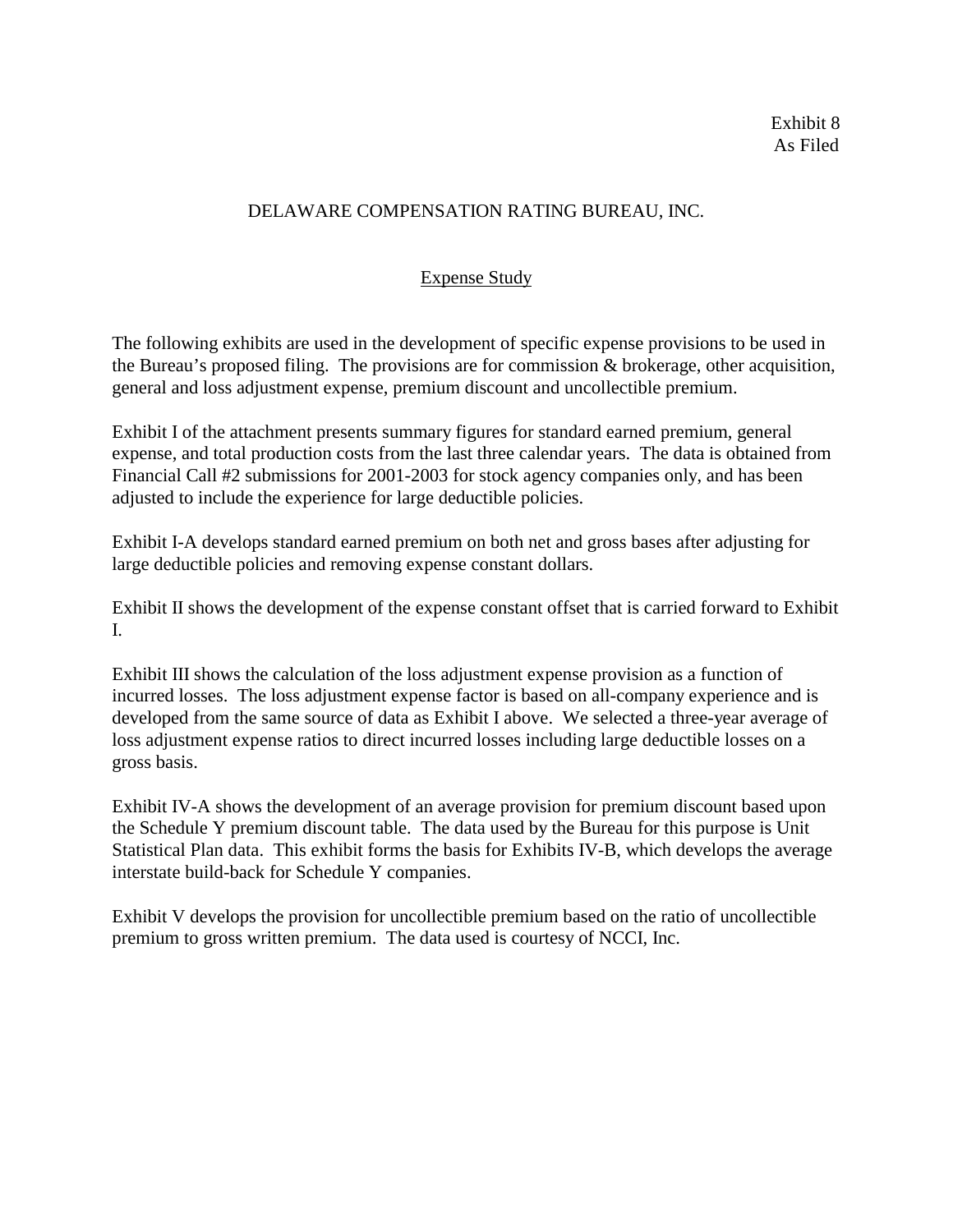#### **EXHIBIT I STOCK AGENCY COMPANIES**

|             |                                                                                                                                 | <b>CALENDAR YEAR</b>  |                       |                       |
|-------------|---------------------------------------------------------------------------------------------------------------------------------|-----------------------|-----------------------|-----------------------|
|             |                                                                                                                                 | 2001                  | 2002                  | 2003                  |
| (1)         | Standard Earned Premium at Bureau Rate Level<br>including Large Deductible on a Net Basis<br>excluding Expense Constant Dollars | \$88,080,394          | \$95,550,633          | \$106,390,653         |
| (2)         | Standard Earned Premium at Bureau Level<br>including Large Deductible on a Gross Basis<br>excluding Expense Constant Dollars    | 139,321,833           | 146,265,077           | 153,810,188           |
| (3)<br>(3a) | Commission and Brokerage<br>Reported Ratio $\{(3) / (1)\}$                                                                      | \$6,670,776<br>0.0757 | \$7,141,476<br>0.0747 | \$8,841,080<br>0.0831 |
| (4)<br>(4a) | <b>Other Acquisitions</b><br>Reported Ratio $\{(4) / (2)\}\$                                                                    | \$2,887,549<br>0.0207 | \$4,205,792<br>0.0288 | \$4,083,530<br>0.0265 |
| (5)<br>(5a) | General Expense<br>Reported Ratio $\{(5) / (2)\}\$                                                                              | \$4,627,690<br>0.0332 | \$5,137,483<br>0.0351 | \$5,782,679<br>0.0376 |

|                                                | <b>Three Year</b><br>Average<br>(1) | <b>Expense Constant</b><br>Income<br>(2) | <b>Difference</b><br>$\{(1) - (2)\}\$ |
|------------------------------------------------|-------------------------------------|------------------------------------------|---------------------------------------|
| COMMISSION AND BROKERAGE<br>OTHER ACQUISITIONS | 0.0778<br>0.0253                    | 0.0028<br>0.0011                         | 0.0750<br>0.0242                      |
| TOTAL PRODUCTION                               | 0.1031                              | 0.0039                                   | 0.0992                                |
| GENERAL EXPENSE                                | 0.0353                              | 0.0053                                   | 0.0300                                |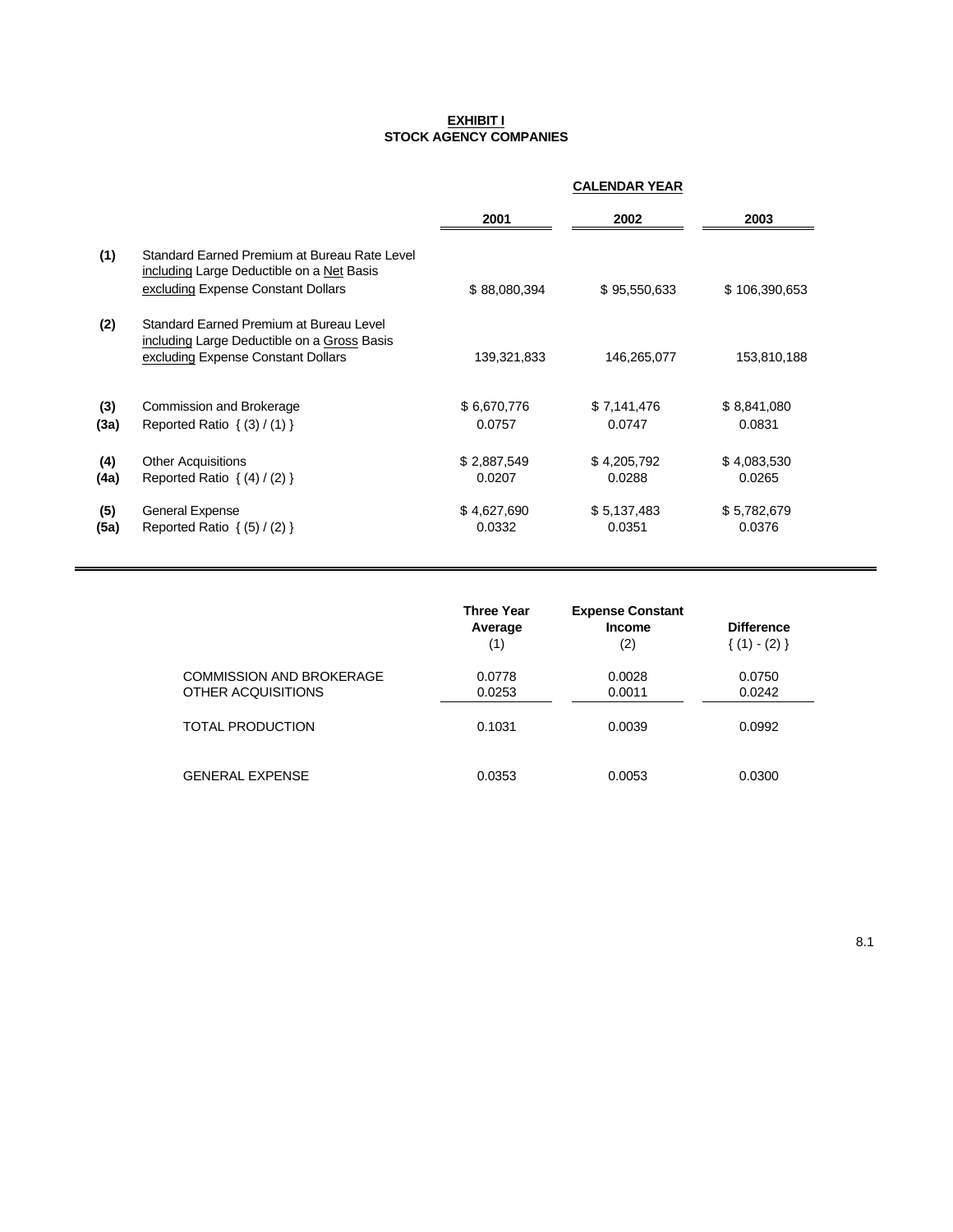#### **EXHIBIT I - A STOCK AGENCY COMPANIES**

|      |                                                                                                                                                | <b>CALENDAR YEAR</b> |              |               |
|------|------------------------------------------------------------------------------------------------------------------------------------------------|----------------------|--------------|---------------|
|      |                                                                                                                                                | 2001                 | 2002         | 2003          |
| (1)  | Standard Earned Premium at Bureau DSR Level<br>including Large Deductible on a Net Basis                                                       | \$70,665,931         | \$74,720,932 | \$82,038,949  |
| (2)  | Multiplier to Bring Premium to Bureau Rate Level                                                                                               | 1.2490               | 1.2821       | 1.3004        |
| (3)  | Standard Earned Premium at Bureau Rate Level<br>including Large Deductible on a Net Basis<br>${(1) * (2)}$                                     | \$88,261,748         | \$95,799,707 | \$106,683,449 |
| (4)  | Large Deductible Adj. at Bureau DSR Level                                                                                                      | 40,465,481           | 38,263,501   | 34,752,316    |
| (5)  | Multiplier to Bring L. D. Adj. to Bureau Rate Level                                                                                            | 1.2663               | 1.3254       | 1.3645        |
| (6)  | Large Deductible Adj. at Bureau Rate Level<br>$\{(4) * (5)\}$                                                                                  | \$51,241,439         | \$50,714,444 | \$47,419,535  |
| (7)  | Standard Earned Premium at Bureau Rate Level<br>including Large Deductible on a Gross Basis<br>$(3) + (6)$                                     | 139,503,187          | 146,514,151  | 154,102,984   |
| (8)  | <b>Expense Constant Removal Factor</b>                                                                                                         | 0.9987               | 0.9983       | 0.9981        |
| (9)  | <b>Expense Constant Dollars</b><br>$\{(7)[1 - (8)]\}$                                                                                          | \$181,354            | \$249,074    | \$292,796     |
| (10) | Standard Earned Premium at Bureau Rate Level<br>including Large Deductible on a Net Basis<br>excluding Expense Constant Dollars<br>$(3) - (9)$ | 88,080,394           | 95,550,633   | 106,390,653   |
| (11) | Standard Earned Premium at Bureau Level<br>including Large Deductible on a Gross Basis<br>excluding Expense Constant Dollars<br>${(7) - (9)}$  | 139,321,833          | 146,265,077  | 153,810,188   |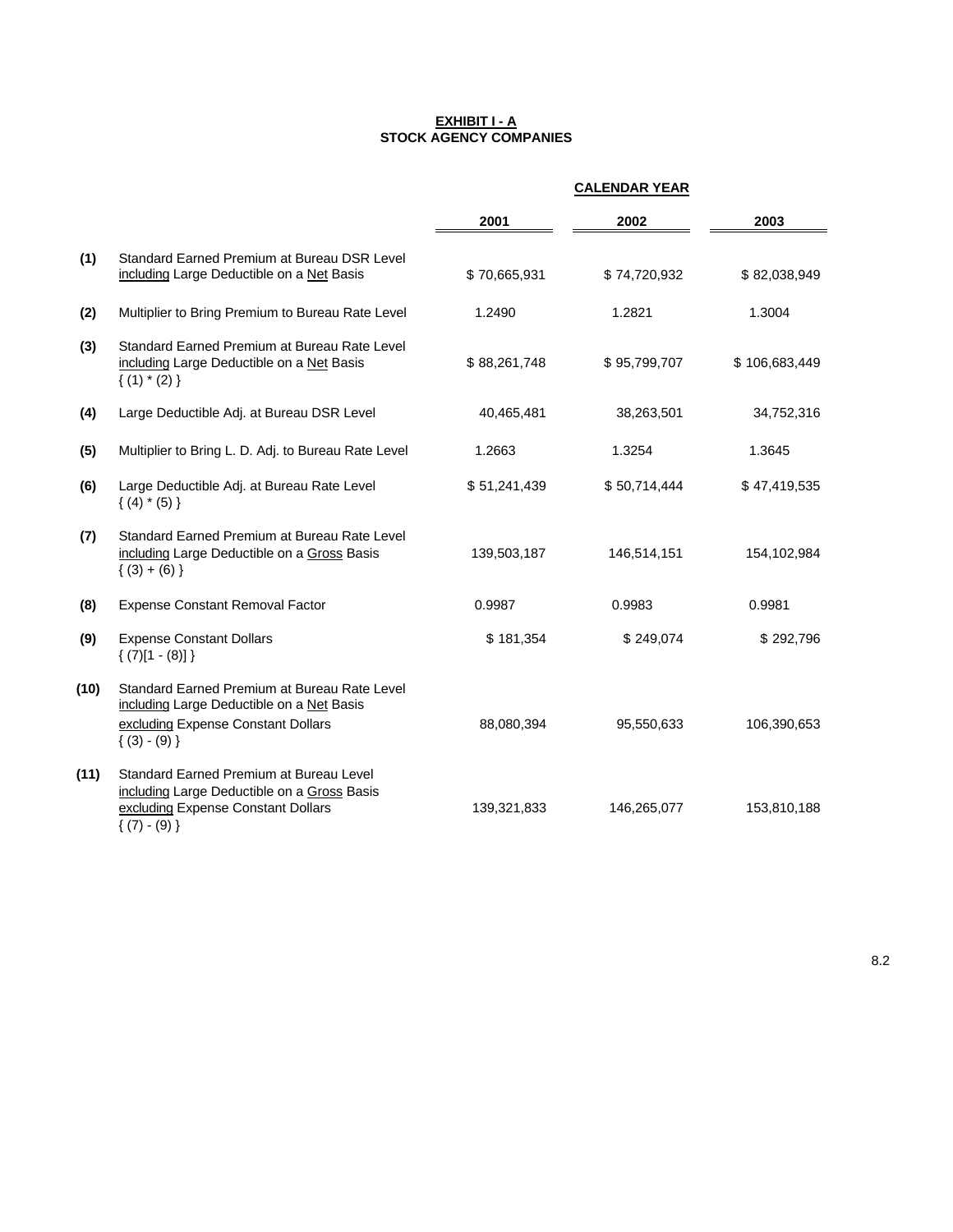## **EXHIBIT II**

#### **EXPENSE CONSTANT INCOME - STOCK AGENCY COMPANIES**

#### **MANUAL YEAR 2002**

| (1) Number of Policies                                                                                                  |        |                |                | 10,389             |
|-------------------------------------------------------------------------------------------------------------------------|--------|----------------|----------------|--------------------|
| (2) Expense Constant Income With Expense Constant @ Current Level = \$240                                               |        | \$2,493,360    |                |                    |
| (3) Interstate Adjustment Factor                                                                                        |        |                |                | 0.65               |
| (4) Adjusted Expense Constant Income $\{(2) * (3)\}$                                                                    |        |                |                | \$1,620,684        |
| (5) Standard Earned Premium Excluding Expense Constant<br>including Large Deductible on a Net Basis                     |        |                |                | 119,938,004        |
| (5a) Factor to Bring Premium to Current Level                                                                           |        |                |                | 1.1138             |
| (5b) Standard Earned Premium Excluding Expense Constant<br>including Large Deductible on a Net Basis at Current Level   |        |                |                | 133,586,949        |
| (6) Standard Earned Premium Excluding Expense Constant<br>including Large Deductible on a Gross Basis                   |        |                |                | 174,752,854        |
| (6a) Factor to Bring Premium to Current Level                                                                           |        |                |                | 1.1140             |
| (6b) Standard Earned Premium Excluding Expense Constant<br>including Large Deductible on a Gross Basis at Current Level |        |                |                | 194,674,679        |
| (7) Distribution of Expense Constant Income                                                                             | ℅      | %              | \$             | Total Expense \$   |
| (a) General Expense                                                                                                     | 63.9%  |                | \$153.36       | \$1,035,617        |
| (b) Production<br>i) Commission<br>ii) Other Acquisition                                                                | 36.1%  | 65.0%<br>35.0% | 56.32<br>30.32 | 380,294<br>204,773 |
| Total                                                                                                                   | 100.0% |                | \$240.00       | \$1,620,684        |
| (8) Expense Constant Ratio for General Expense { (7a) / (6b) }                                                          |        |                |                | 0.0053             |
| (9) Expense Constant Ratio for Commision $\{(7b(i)) / (5b)\}\$                                                          |        |                |                | 0.0028             |
| (10) Expense Constant Ratio for Other Acquisition { (7b(ii)) / (6b) }                                                   |        |                |                | 0.0011             |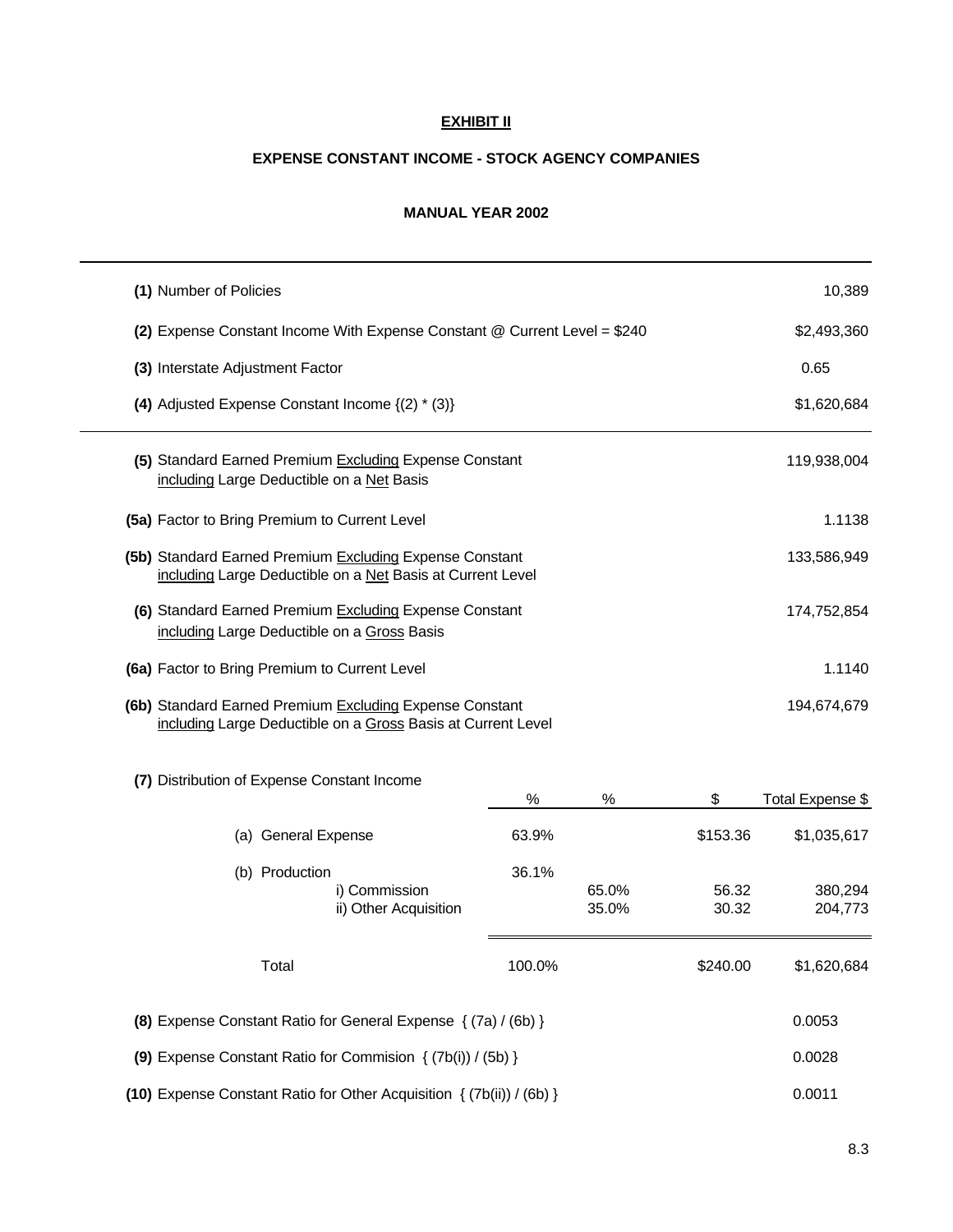#### **EXHIBIT III**

#### **LOSS ADJUSTMENT EXPENSE RATIOS - ALL COMPANIES**

| (1) Loss Adjustment Expense<br>(2) Incurred Losses including Large | 2001<br>\$15,174,714                                                                                                                                                                                                                                                                                                                                                                     | 2002<br>\$16,434,655 | 2003          |
|--------------------------------------------------------------------|------------------------------------------------------------------------------------------------------------------------------------------------------------------------------------------------------------------------------------------------------------------------------------------------------------------------------------------------------------------------------------------|----------------------|---------------|
|                                                                    |                                                                                                                                                                                                                                                                                                                                                                                          |                      | \$20,142,294  |
|                                                                    |                                                                                                                                                                                                                                                                                                                                                                                          |                      |               |
| Deductible on a Net Basis                                          | 83,654,499                                                                                                                                                                                                                                                                                                                                                                               | 99,441,022           | 147, 181, 353 |
|                                                                    | 34,280,263                                                                                                                                                                                                                                                                                                                                                                               | 42,504,033           | 35,873,184    |
|                                                                    | 117,934,762                                                                                                                                                                                                                                                                                                                                                                              | 141,945,055          | 183,054,537   |
|                                                                    | 0.1814                                                                                                                                                                                                                                                                                                                                                                                   | 0.1653               | 0.1369        |
|                                                                    | 0.1287                                                                                                                                                                                                                                                                                                                                                                                   | 0.1158               | 0.1100        |
|                                                                    | (3) Large Deductible Adjustment<br>(4) Incurred Losses including Large<br>Deductible on a Gross Basis<br>$\{(2) + (3)\}$<br>(5) Ratio of Loss Adjustment Expense<br>to Incurred Losses including Large<br>Deductible on a Net Basis<br>$\{(1) / (2)\}\$<br>(6) Ratio of Loss Adjustment Expense<br>to Incurred Losses including Large<br>Deductible on a Gross Basis<br>$\{(1) / (4)\}\$ |                      |               |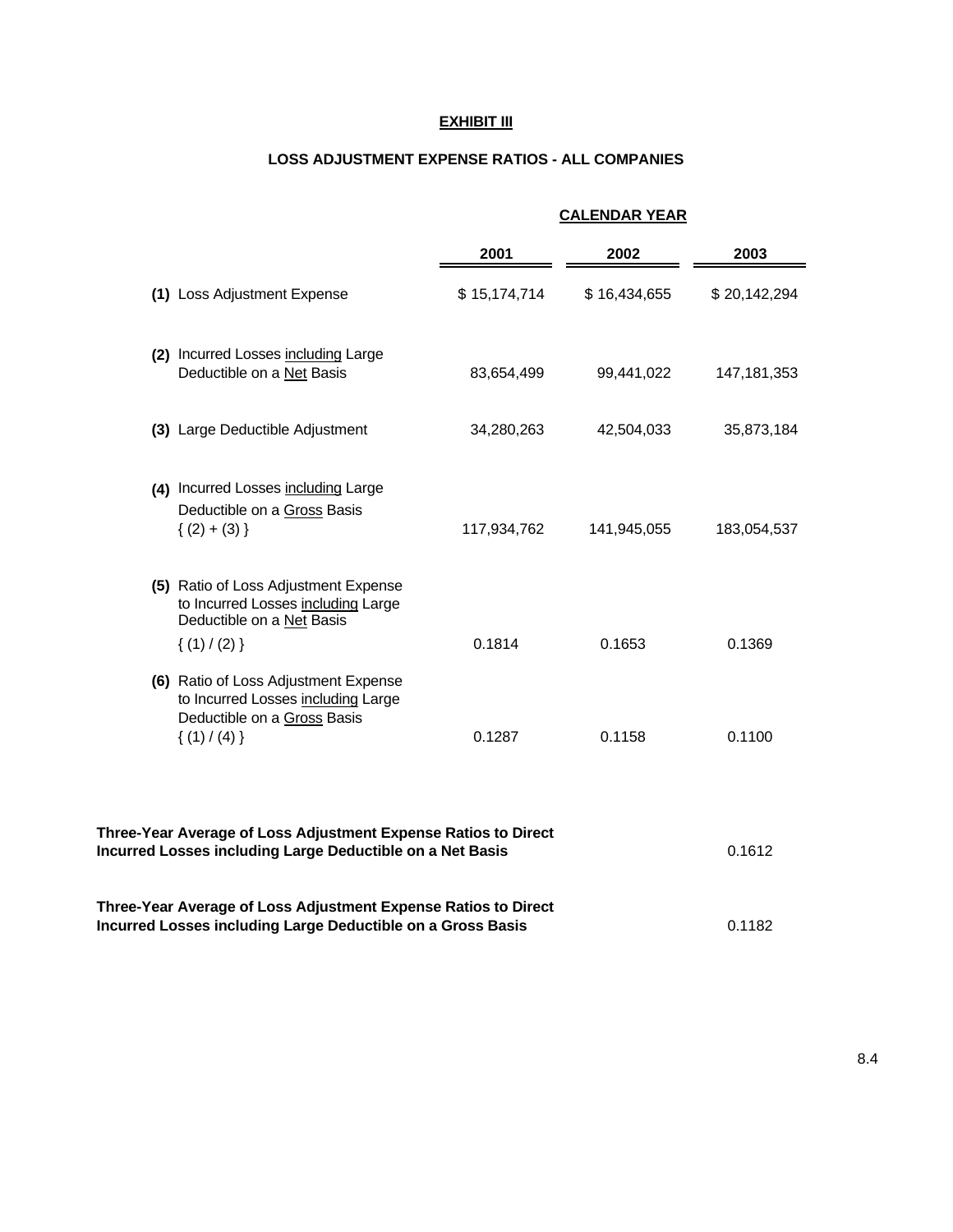## **EXHIBIT IV - A**

#### **SIZE OF RISKS - SCHEDULE Y COMPANIES**

#### **MANUAL YEAR 2002**

| Intrastate Risks      | <b>Number</b><br>of Risks | Intrastate SEP<br>excluding Loss<br>and Expense<br>Constant |  |
|-----------------------|---------------------------|-------------------------------------------------------------|--|
|                       | (1)                       | (2)                                                         |  |
| Under \$5,000         | 9,120                     | 13,258,133                                                  |  |
| \$5,000 - \$100,000   | 4,207                     | 90,127,650                                                  |  |
| \$100,000 - \$500,000 | 368                       | 73,818,804                                                  |  |
| Over \$500,000        | 72                        | 69,422,388                                                  |  |
|                       |                           |                                                             |  |
|                       |                           |                                                             |  |
| <b>TOTAL</b>          | 13,767                    | 246,626,975                                                 |  |

#### **DISTRIBUTION OF PREMIUM TO DISCOUNT BLOCK**

| Size of Risk          | Number<br>of Risks | <b>First \$5,000</b> | Next \$95,000 | Next \$400,000 | Over \$500,000 |
|-----------------------|--------------------|----------------------|---------------|----------------|----------------|
| Under \$5,000         | 9,120              | 13,258,133           |               |                |                |
| $$5,000 - $100,000$   | 4,207              | 21,035,000           | 69,092,650    |                |                |
| $$100,000 - $500,000$ | 368                | 1,840,000            | 34,960,000    | 37,018,804     |                |
| Over \$500,000        | 72                 | 360,000              | 6,840,000     | 28,800,000     | 33,422,388     |
|                       |                    |                      |               |                |                |
| TOTAL                 | 13,767             | 36,493,133           | 110,892,650   | 65,818,804     | 33,422,388     |
| <b>PERCENTAGE</b>     |                    | 14.80%               | 44.96%        | 26.69%         | 13.55%         |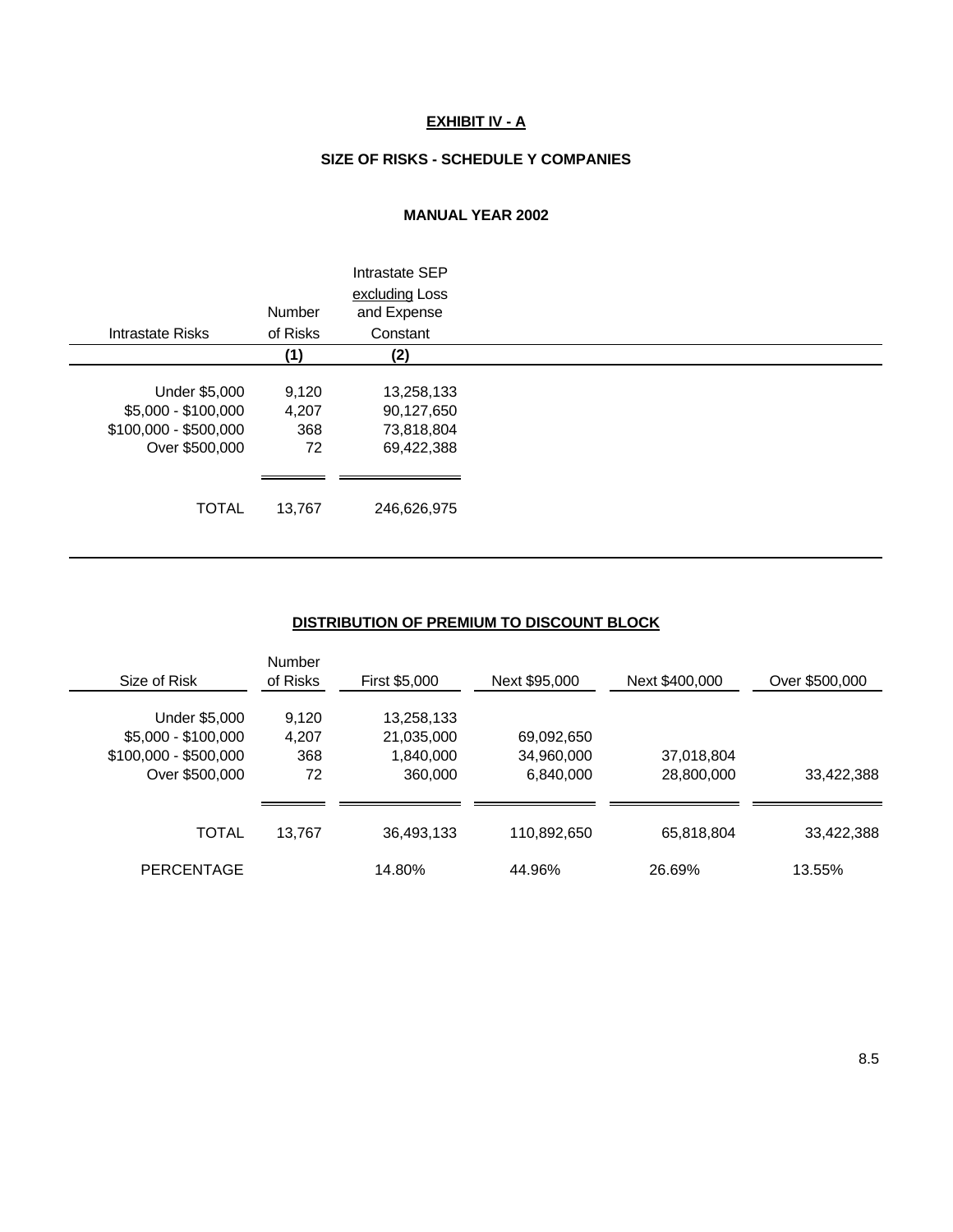# **EXHIBIT IV - B**

## **AVERAGE COMPANY BUILD-BACK**

# **SCHEDULE Y COMPANIES**

|                | Premium<br>Distribution to<br><b>Discount Block</b><br>(EXHIBIT IV - A) | Reduction<br>from Manual | Weighted<br>Reduction |
|----------------|-------------------------------------------------------------------------|--------------------------|-----------------------|
| First \$5,000  | 14.80                                                                   | 0.0                      | 0.00                  |
| Next \$95,000  | 44.96                                                                   | 10.9                     | 4.90                  |
| Next \$400,000 | 26.69                                                                   | 12.6                     | 3.36                  |
| Over \$500,000 | 13.55                                                                   | 14.4                     | 1.95                  |
|                |                                                                         |                          |                       |

|                       | <b>Build-Back</b><br>$=$ | 10.21 |
|-----------------------|--------------------------|-------|
| Intrastate Build-Back | 10.21                    |       |
| Interstate Build-Back | 10.81                    |       |